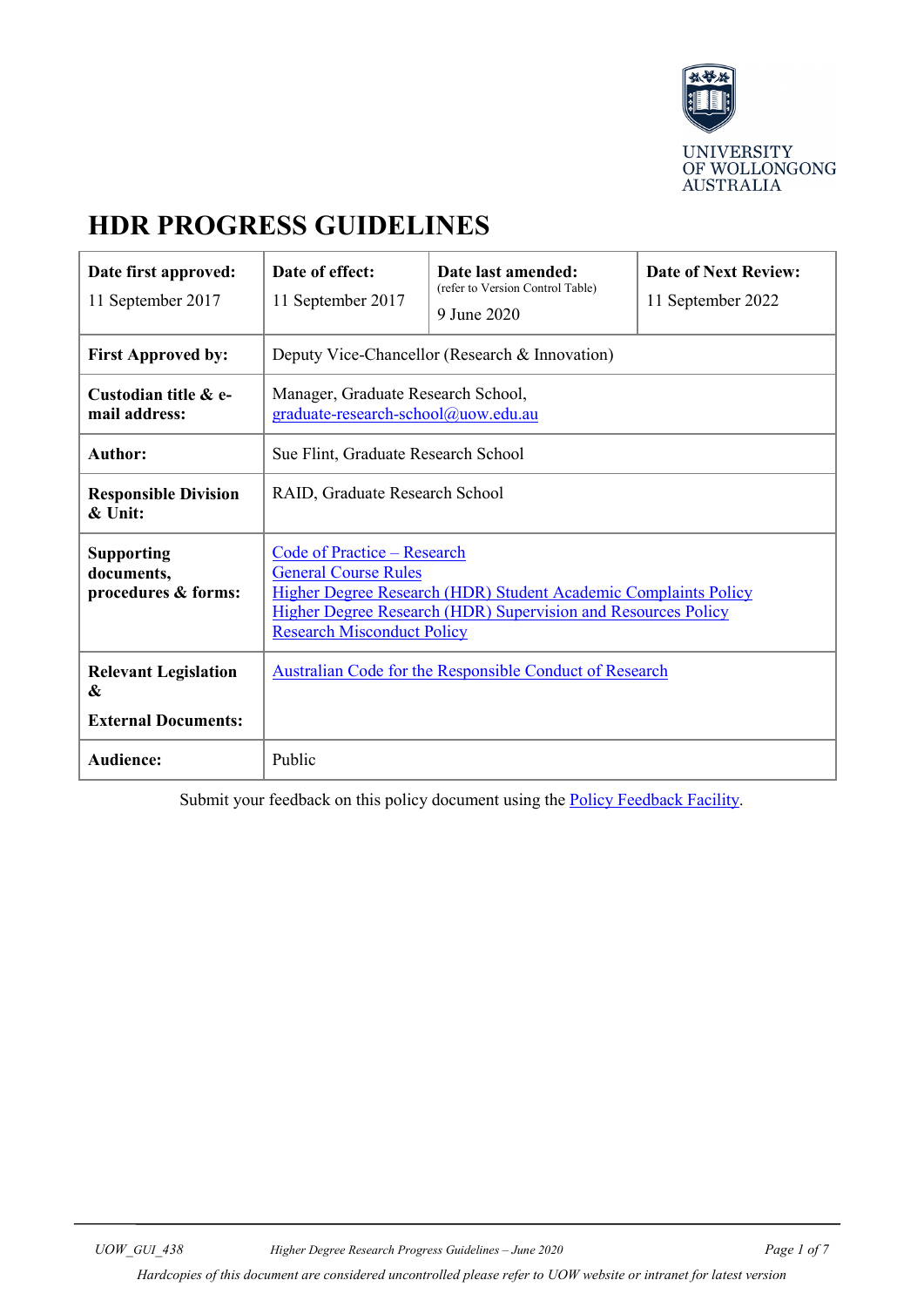

# **Contents**

| $1 -$           |  |
|-----------------|--|
| 2               |  |
| $\overline{3}$  |  |
| $\overline{4}$  |  |
| $\overline{5}$  |  |
| 6               |  |
| $7\overline{ }$ |  |
| 8               |  |
| 9               |  |
| 10              |  |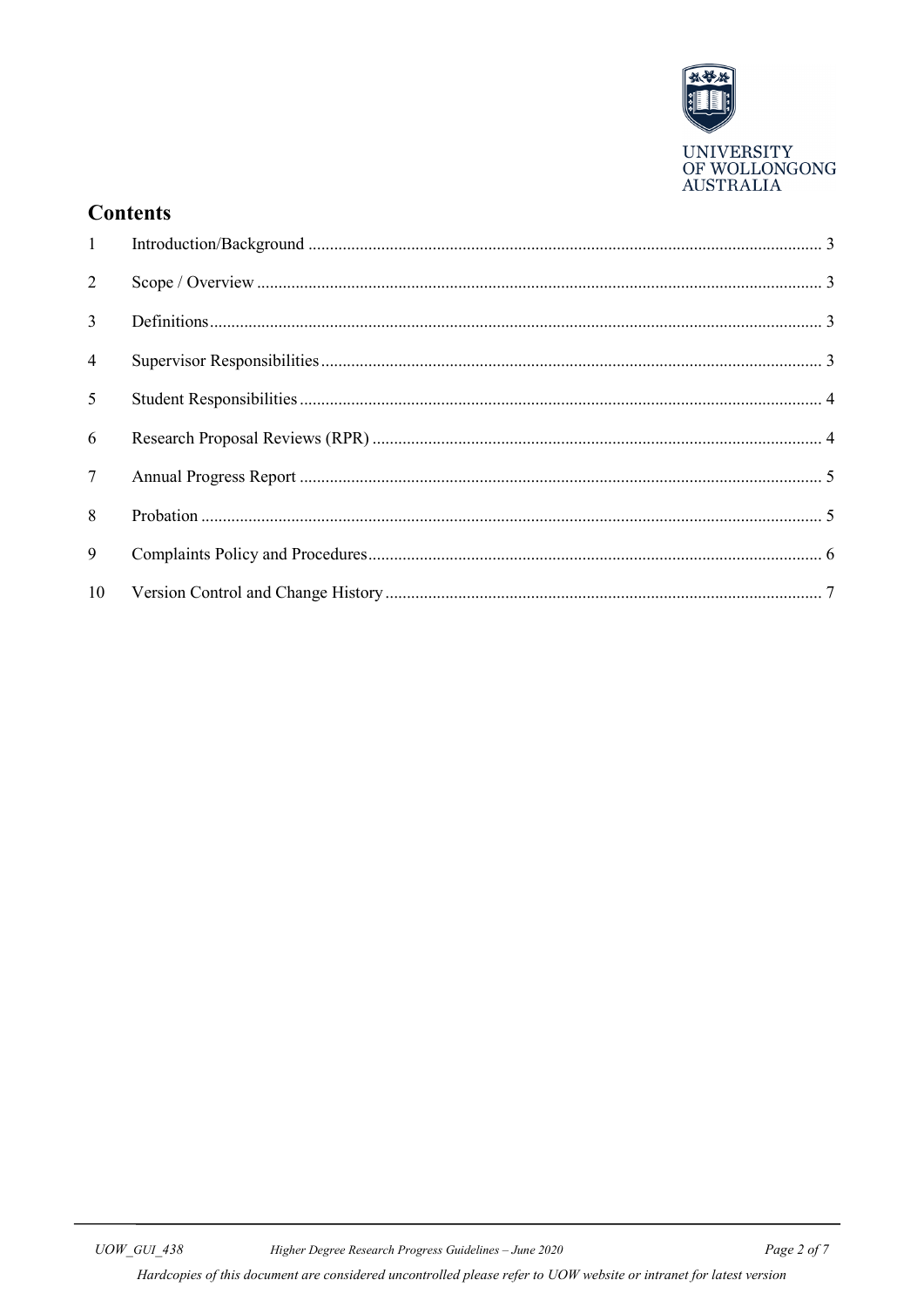

### <span id="page-2-0"></span>**1 Introduction/Background**

- 1. Under the University of Wollongong General Course Rules, it is the University's responsibility to monitor the progress of all Higher Degree Research (HDR) students.
- 2. There are several key milestones in the HDR student life cycle where students' progress is reviewed and those who may not be progressing satisfactorily can be identified and provided with support. The major milestones are the Research Proposal Review (RPR), which takes place in the first year of research and the Annual Progress Report (APR) which is completed annually.

#### <span id="page-2-1"></span>**2 Scope / Overview**

- 1. These guidelines are based on the UOW Higher Degree Research (HDR) Supervision and Resources Policy and apply to all HDR students, their supervisors and academic schools.
- 2. As well as these guidelines, school and faculty procedures should at all times adhere with the Higher Degree Research (HDR) Supervision & Resources Policy, Code of Practice – Research and the Australian Code for the Responsible Conduct of Research, the relevant Higher Degree Research Course Rules, and faculty handbooks.
- 3. These policies will be made available to students at the time of Orientation. The guidelines are also applicable if the student or supervisor disagrees with the assessment of progress.

| Word/Term  | Definition (with examples if required) |  |
|------------|----------------------------------------|--|
| <b>ADR</b> | Associate Dean Research                |  |
| <b>APR</b> | <b>Annual Progress Report</b>          |  |
| <b>GRS</b> | Graduate Research School               |  |
| <b>HDR</b> | Higher Degree Research                 |  |
| <b>HPS</b> | Head of Postgraduate Studies           |  |
| <b>RPR</b> | Research Proposal Review               |  |

#### <span id="page-2-2"></span>**3 Definitions**

# <span id="page-2-3"></span>**4 Supervisor Responsibilities**

- 1. The full range of responsibilities of supervisors is detailed in the Higher Degree Research (HDR) Supervision and Resources Policy.
- 2. The primary responsibility of the HDR supervision team is to supervise and guide the HDR student through the process of researching and writing the thesis and through the subsequent examination process. The supervision and guidance includes providing advice and instruction, support and mentoring, review and criticism to enable the student to complete the research and produce a thesis to the best of the student's ability.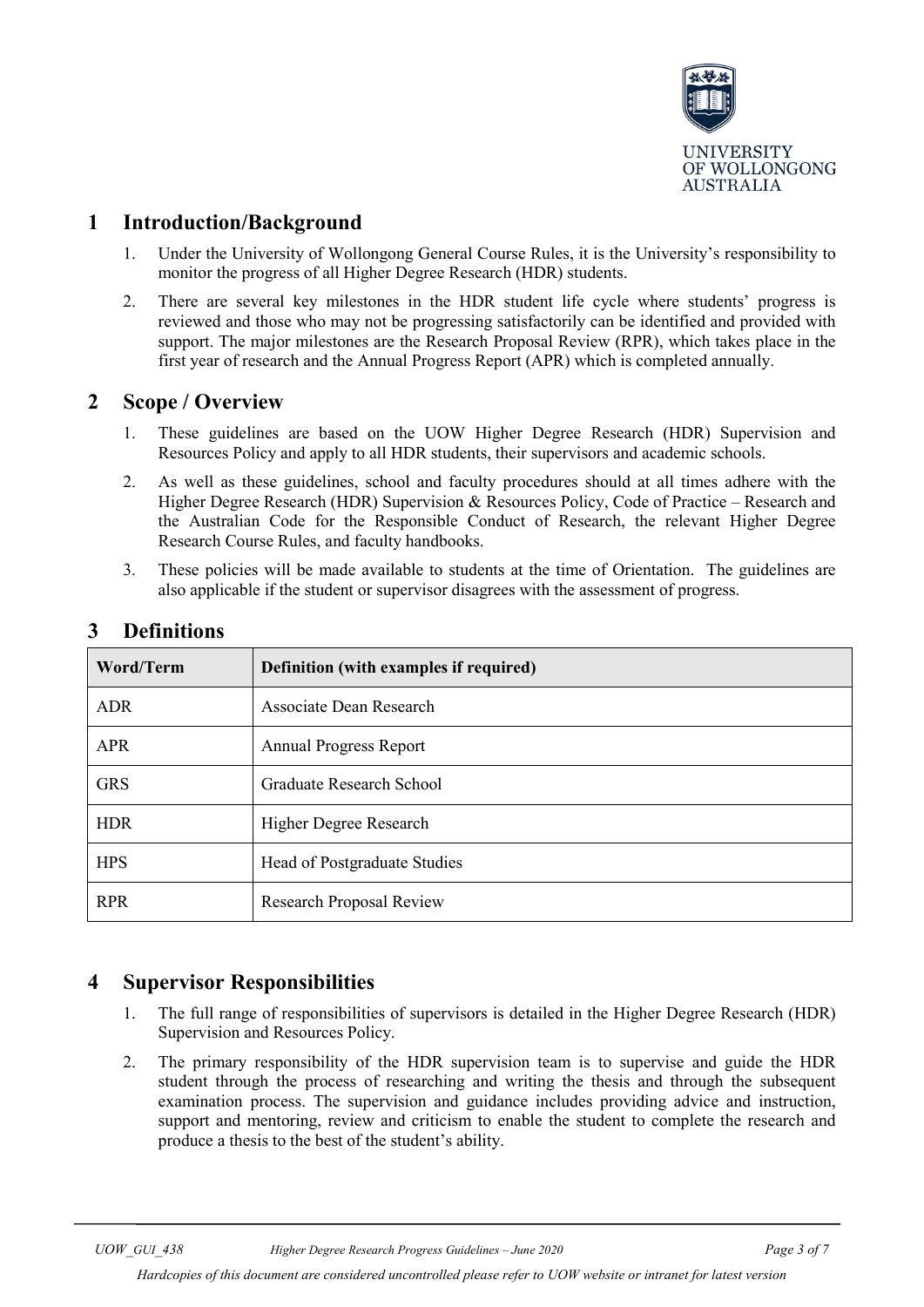

- 3. It is the responsibility of the supervisor(s) to advise the student promptly of unsatisfactory progress with regard to any aspect of the research program, the agreed timetable or deadlines, performance in prescribed coursework (in consultation with the subject coordinator or tutor), attendance, interaction with other students or technical staff, and observance of laboratory or other practical guidelines (including occupational health and safety).
- 4. The supervisor(s) must put this advice in writing if unsatisfactory progress is considered likely to interfere with satisfactory completion of the research by the agreed deadlines.
- 5. If circumstances arise where a supervisor becomes unable to carry out their normal supervisory responsibilities (i.e. due to a period of leave, or an unexpected and significant increase of other academic responsibilities), then the supervisor, and HPS have a responsibility to ensure alternative supervisory arrangements are made and that the student is advised, in writing, of any such changes in supervision.

#### <span id="page-3-0"></span>**5 Student Responsibilities**

- 1. The full range of responsibilities of HDR students is outlined in the Higher Degree Research (HDR) Supervision and Resources Policy
- 2. All students should become familiar with their procedural and substantive rights and responsibilities and the requirements outlined in the First Interview Checklist, which covers the first meeting between a student and their supervision team.
- 3. It is the responsibility of students to inform their supervisors of problems affecting the progress of the research as they arise. These problems may include personal, academic and resource problems.
- 4. These problems should be documented formally by the student within one month of their occurrence if not resolved.
- 5. If a student does not believe that his/her supervisor or supervisors are meeting supervisory responsibilities as defined in the Higher Degree Research (HDR) Supervision and Resources Policy, then the student should raise their concerns with their supervisor(s).
- 6. If the student is not satisfied with the response by the supervisor(s), then s/he should raise the matter with the HPS.
- 7. If the student feels unable to discuss some issues affecting candidature with supervisor(s) s/he should contact the HPS, Head of Unit, the Student Ombudsman, the GRS or a student advocate and seek advice on the best course of action.
- 8. Students who are unable to reach an informal resolution to any problems or issues affecting their study should follow the process outlined in the Higher Degree Research (HDR) Student Academic Complaints Policy.

#### <span id="page-3-1"></span>**6 Research Proposal Reviews (RPR)**

- 1. As part of their responsibilities to HDR students outlined in the Higher Degree Research (HDR) Supervision and Resources Policy and the HDR Course Rules, faculties are expected to establish procedures for a formal review of the candidate's research proposal.
- 2. Faculties must follow the process documented in the UOW Research Proposal Review Guidelines when implementing their RPRs.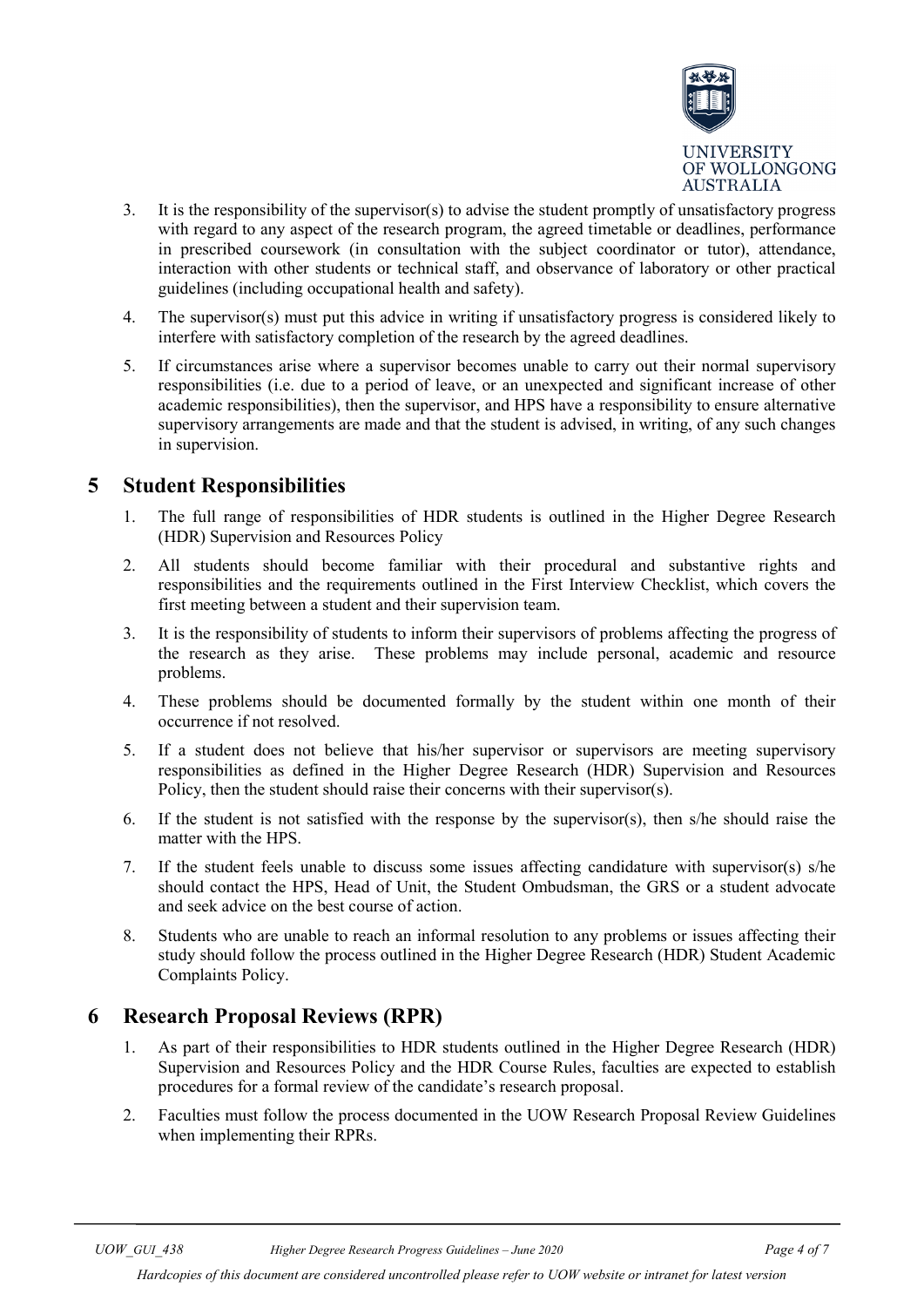

# <span id="page-4-0"></span>**7 Annual Progress Report**

- 1. The GRS undertakes a formal annual review of progress of all HDR students in the latter part of each year in the form of an APR.
- 2. Written reports from the student and the supervisors are an important and formal means to monitor the progress of the student. Each report should be a forthright appraisal of the student's progress by both the supervisor(s) and the student.
- 3. It is essential that the completion of the APR is treated seriously by students and their supervisors. When requests for extensions to candidature or scholarships are made, or other problems occur, APRs are reviewed to determine whether delays were noted and discussed at the time, and what action was taken.
- 4. It is important that supervisors provide accurate reports including any concerns they may have about the progress of a student. By noting these it provides the opportunity for discussion and for setting clearer objectives.
- 5. It is the responsibility of the student to complete the appropriate section and submit the form to the supervisor(s) by the due date. Ideally the supervisor(s) and student should meet to discuss progress and the completion of the student's and supervisor's sections before submission.
- 6. After the student and supervisor(s) have completed their sections of the form, the supervisor will submit the APR to the Faculty's HPS, who will review the report and make a recommendation concerning the student's ongoing candidature.
- 7. If the progress of the student is Satisfactory the APR will be submitted to GRS for re-enrolment.
- 8. If the recommendations are Satisfactory with Issue, Borderline or Unsatisfactory the HPS will make a recommendation on any remedial action before referring the APR to the ADR. Students will be advised by GRS of the Associate Dean, Research recommendation.
- 9. HDR students who do not complete Section 1 or 3 of the APR by the due dates will be given one written warning by the Graduate Research School. Those students who have not completed Section 1 or 3 by the due date following the written warning will have their candidature discontinued.
- 10. Re-enrolment once discontinued, may only be possible by submitting a new application for admission through the on-line admission process.
- 11. Students are responsible for checking if their APR has been submitted by the due dates.

#### <span id="page-4-1"></span>**8 Probation**

- 1. If unsatisfactory progress matters are not resolved within the Faculty, the ADR may recommend to the Dean of Graduate Research that a period of probation is necessary.
- 2. Faculties cannot place students on formal probation. Probation is a formal University process that can only be imposed by the Dean of Graduate Research.
- 3. Faculties will advise the GRS of students who are to be placed on probation. The GRS will notify students. Students are given 20 days to appeal the probation.
- 4. The faculty will appoint a senior academic as probation supervisor to oversee the current supervision process and research progress for a period of not less than three months and not more than one year.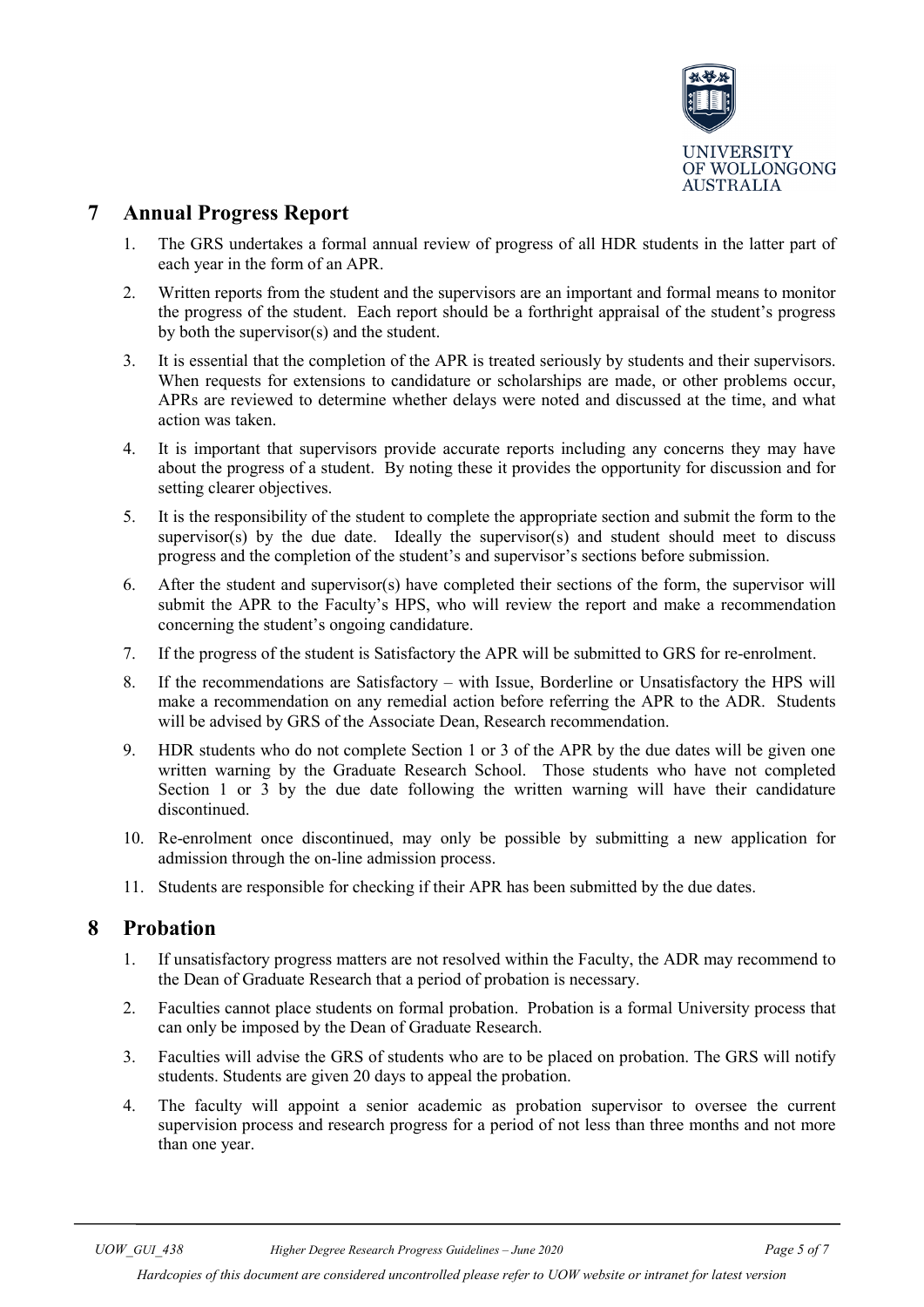

- 5. The Probation supervisor will complete a Probation Milestones Agreement within two weeks of commencement of the probation period. The Probation Milestones Agreement will detail a series of goals and milestones which are agreed between the student and all supervisors. The Agreement is to be signed by the student and the probation supervisor.
- 6. At the end of probation period, the probation supervisor will provide a Final Probation Report to the Dean of Graduate Research including a summary of milestones achieved during probation, a statement on the effectiveness of supervisory practices and a recommendation regarding the student's future enrolment.
- 7. The recommendations may include: continuation of enrolment; termination of candidature; course transfer; change of supervisor or appointment of a panel of supervisors; including members from outside the academic unit.
- 8. Once the Dean of Graduate Research has made their determination on the student's future enrolment, the student is then advised of the outcome through the GRS and is given 20 working days to appeal the decision.
- 9. Students who wish to appeal the Dean of Graduate Research's decision on the probation outcome should follow the process outlined in the Higher Degree Research (HDR) Student Academic Complaints Policy.

#### <span id="page-5-0"></span>**9 Complaints Policy and Procedures**

1. Any problems or disagreements encountered during the HDR candidature, other than allegations of research misconduct, that cannot be immediately or easily resolved between the student and the supervisor should be dealt with in accordance with the Higher Degree Research (HDR) Student Academic Complaints Policy.